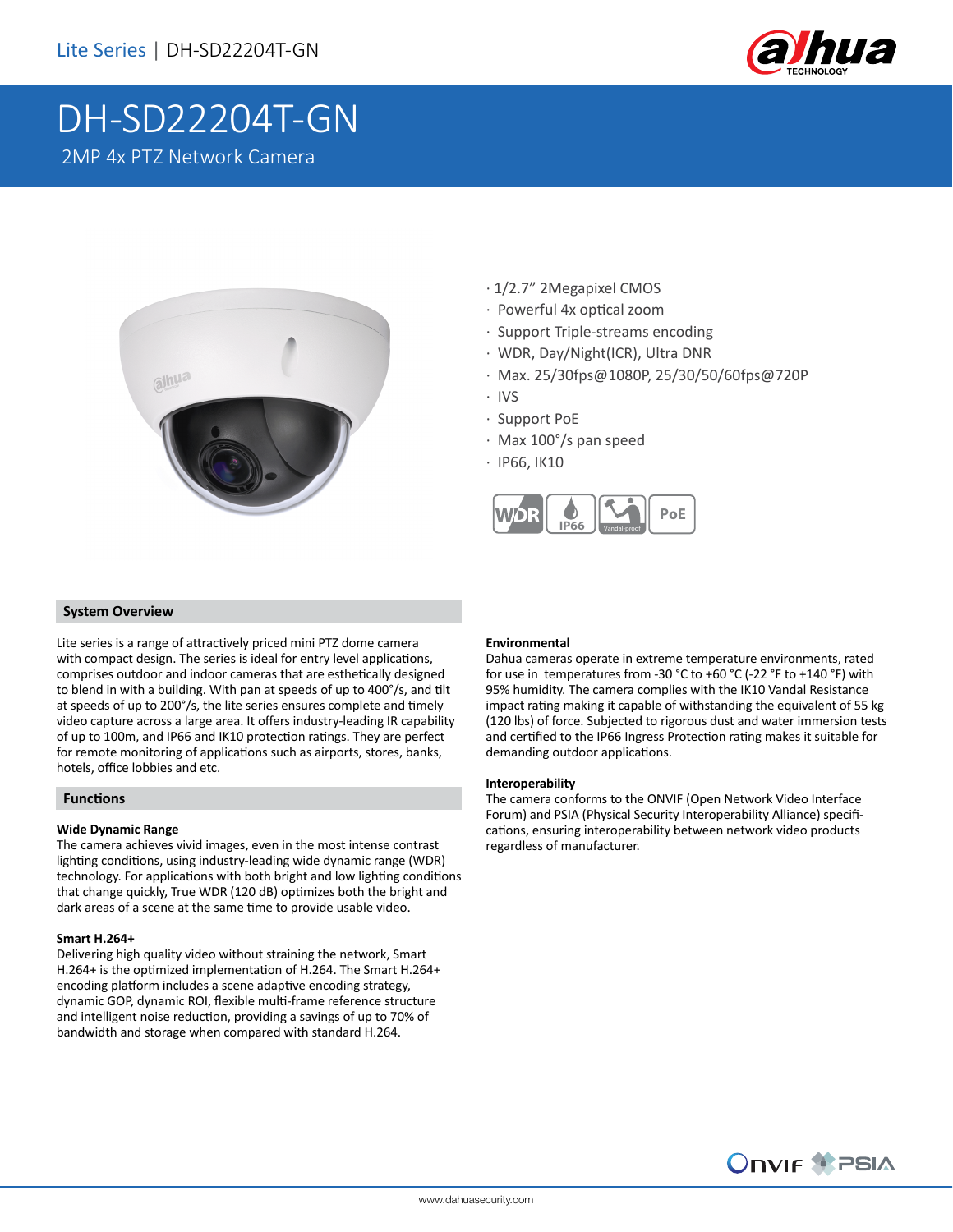# Lite Series | DH-SD22204T-GN

## **Technical Specification**

#### **Camera**

| <b>Image Sensor</b>             | 1/2.7" CMOS                             |
|---------------------------------|-----------------------------------------|
| <b>Effective Pixels</b>         | 1920(H) x 1080(V), 2 Megapixels         |
| RAM/ROM                         | 256M/128M                               |
| <b>Electronic Shutter Speed</b> | 1/1s~1/30,000s                          |
| <b>Scanning System</b>          | Progressive                             |
| Minimum Illumination            | Color: 0.05Lux@F1.6; B/W: 0.005Lux@F1.6 |
| S/N Ratio                       | More than 50dB                          |
| <b>IR Distance</b>              | N/A                                     |
| IR On/Off Control               | N/A                                     |
| <b>IR LEDS</b>                  | N/A                                     |
| Lens                            |                                         |
| Focal Length                    | $2.7$ mm $^{\sim}$ 11mm                 |
| Max. Aperture                   | F1.6                                    |
| Angle of View                   | H: 112.5° ~ 30°                         |
| Optical Zoom                    | 4x                                      |
| <b>Focus Control</b>            | Auto/Manual                             |
| Close Focus Distance            | 100mm~1000mm                            |

#### **DORI Distance**

\*Note: The DORI distance is a "general proximity" of distance which makes it easy to pinpoint the right camera for your needs. The DORI distance is calculated based on sensor specification and lab test result according to EN 62676-4 which defines the criteria for Detect, Observe, Recognize and Identify respectively.

| Detect                      | Observe    |                                                                        | Recognize | Identify  |  |
|-----------------------------|------------|------------------------------------------------------------------------|-----------|-----------|--|
| 120m(394ft)                 | 48m(157ft) |                                                                        | 24m(79ft) | 12m(39ft) |  |
| <b>PTZ</b>                  |            |                                                                        |           |           |  |
| Pan/Tilt Range              |            | Pan: 0° ~ 355°; Tilt: 0° ~ 90°                                         |           |           |  |
| <b>Manual Control Speed</b> |            | Pan: 0.1° ~100° /s; Tilt: 0.1° ~60° /s                                 |           |           |  |
| Preset Speed                |            | Pan: 100° /s; Tilt: 60° /s                                             |           |           |  |
| Presets                     |            | 300                                                                    |           |           |  |
| PTZ Mode                    |            | 8 Tour, Auto Pan                                                       |           |           |  |
| Speed Setup                 |            | Human-oriented focal Length/ speed adaptation                          |           |           |  |
| Power up Action             |            | Auto restore to previous PTZ and lens status after<br>power failure    |           |           |  |
| <b>Idle Motion</b>          |            | Activate Preset/Tour if there is no command in the<br>specified period |           |           |  |
| Protocol                    |            | DH-SD                                                                  |           |           |  |
| Intelligence                |            |                                                                        |           |           |  |
| <b>Auto Tracking</b>        |            | N/A                                                                    |           |           |  |
| <b>IVS</b>                  |            | Tripwire, Intrusion, Abandoned/Missing, Face<br>Detection              |           |           |  |

| Video                                          |                                                                                                                                                       |
|------------------------------------------------|-------------------------------------------------------------------------------------------------------------------------------------------------------|
| Compression                                    | H.264+/H.264/MJPEG                                                                                                                                    |
| <b>Streaming Capability</b>                    | 3 Streams                                                                                                                                             |
| Resolution                                     | 1080P(1920×1080)/720P(1280×720)/<br>D1(704×576/704×480)/CIF(352×288/352×240)                                                                          |
|                                                | Main stream: 1080P/D1 (1 ~ 25/30fps),<br>720P(1~50/60fps)                                                                                             |
| Frame Rate                                     | Sub stream1: $D1/CIF(1 ~ 25/30fps)$                                                                                                                   |
|                                                | Sub stream2: 720P/D1/CIF (1 ~ 25/30fps)                                                                                                               |
| <b>Bit Rate Control</b>                        | CBR/VBR                                                                                                                                               |
| <b>Bit Rate</b>                                | H.264+/H.264: 448K ~ 8192Kbps, MJPEG: 5120K ~<br>10240Kbps                                                                                            |
| Day/Night                                      | Auto(ICR) / Color / B/W                                                                                                                               |
| <b>Backlight Compensation</b>                  | BLC / HLC / WDR (120dB)                                                                                                                               |
| White Balance                                  | Auto, ATW, Indoor, Outdoor, Manual                                                                                                                    |
| <b>Gain Control</b>                            | Auto / Manual                                                                                                                                         |
| Noise Reduction                                | Ultra DNR (2D/3D)                                                                                                                                     |
| <b>Motion Detetion</b>                         | Support                                                                                                                                               |
| Region of Interest                             | Support                                                                                                                                               |
| <b>Electronic Image</b><br>Stabilization (EIS) | N/A                                                                                                                                                   |
| Defog                                          | Support                                                                                                                                               |
| Digital Zoom                                   | 16x                                                                                                                                                   |
| Flip                                           | $180^\circ$                                                                                                                                           |
| <b>Privacy Masking</b>                         | Up to 24 areas                                                                                                                                        |
| <b>Network</b>                                 |                                                                                                                                                       |
| Ethernet                                       | RJ-45 (10Base-T/100Base-TX)                                                                                                                           |
| Wi-Fi                                          | N/A                                                                                                                                                   |
| Protocol                                       | IPv4/IPv6,HTTP,HTTPS,SSL,TCP/IP, UDP,UPnP,<br>ICMP, IGMP, SNMP, RTSP, RTP, SMTP, NTP, DHCP,<br>DNS, PPPOE, DDNS, FTP, IP Filter, QoS, Bonjour, 802.1x |
| Interoperability                               | ONVIF, PSIA, CGI                                                                                                                                      |
| <b>Streaming Method</b>                        | Unicast / Multicast                                                                                                                                   |
| Max. User Access                               | 20 users                                                                                                                                              |
| <b>Edge Storage</b>                            | NAS (Network Attached Storage), Local PC for<br>instant recording, Micro SD card 128GB                                                                |
| Web Viewer                                     | IE, Chrome, Firefox, Safari                                                                                                                           |
| Management Software                            | Smart PSS, DSS                                                                                                                                        |
| Smart Phone                                    | IOS, Android                                                                                                                                          |
| <b>Certifications</b>                          |                                                                                                                                                       |
| Certifications                                 | CE: EN55032/EN55024/EN50130-4<br>FCC: Part15 subpartB, ANSI C63.4-2014<br>UL: UL60950-1+CAN/CSA C22.2,No.60950-1                                      |
|                                                |                                                                                                                                                       |